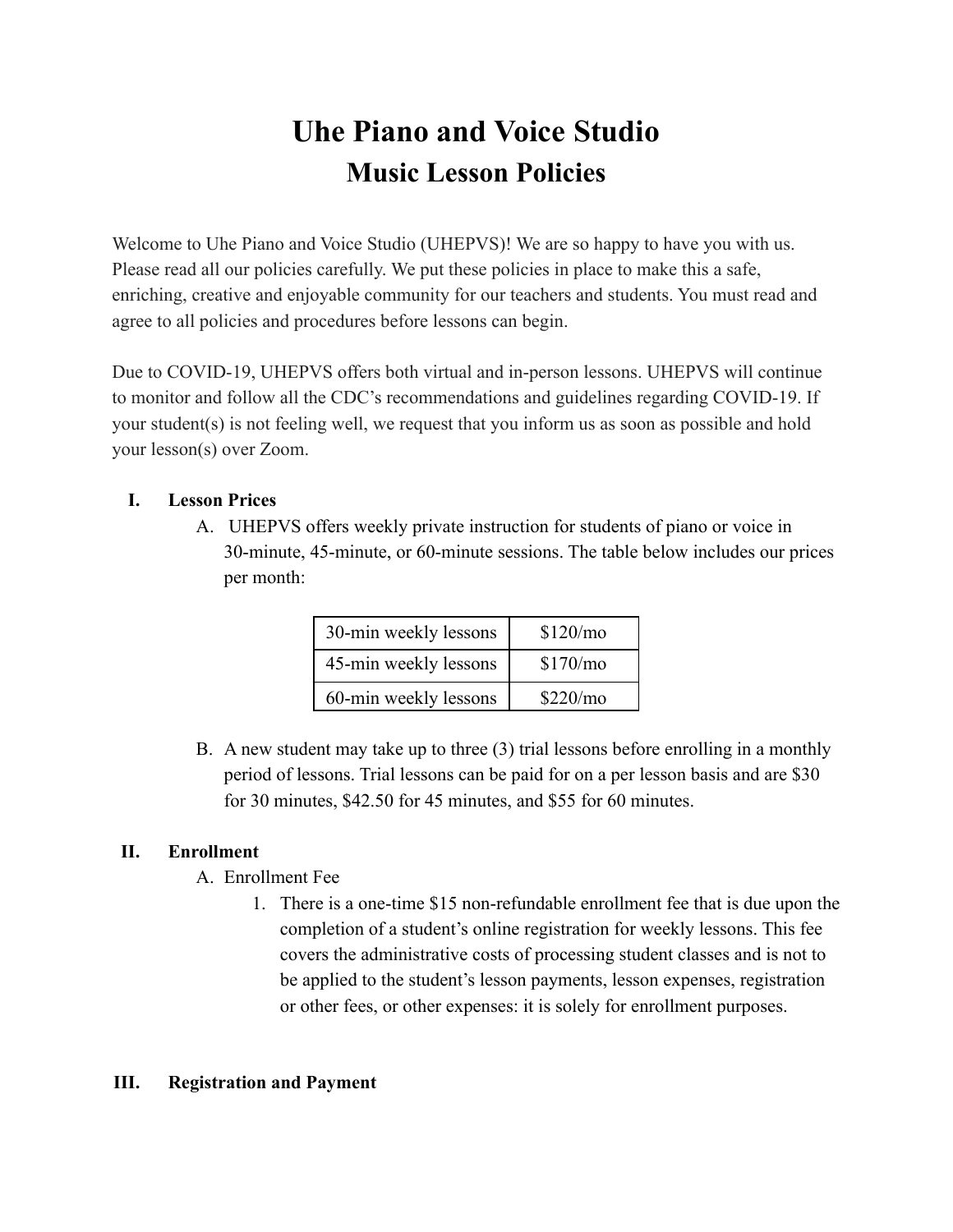- A. Monthly Registration/Payment
	- 1. Lessons are scheduled on a monthly basis, and must be registered *and paid for* before the 1st of the month
	- 2. If a lesson is paid for *after* the 1st of the month, it will incur a \$10 non-refundable late payment fee. This fee is not to be applied to the student's lesson payments, lesson expenses, registration fees, other fees, or other expenses: it is solely for late payment purposes.
	- 3. **No lessons will be given without prior confirmed payment**
	- 4. All lessons scheduled in a monthly period must be paid for before the first lesson of that period
	- 5. If weekly lesson registration occurs in the middle of a monthly period, payment due for the remainder of that month will be prorated accordingly, and is due before the first lesson
	- 6. Lessons can be paid for via card, cash, check, Paypal, Venmo, or Chase **Ouickpay**

# **IV. Schedule Changes/Cancellations**

- 1. *No lessons may be rescheduled or canceled after the first lesson of a monthly period*
- 2. A request for a change in your weekly lesson time schedule may be done with no penalty up to *one full week prior* to the first lesson of the upcoming monthly period. If a student wishes to change their lesson schedule for the month within one week of the first lesson, the student must contact UHEPVS via email and request a schedule change. Lessons canceled or rescheduled less than one week prior to the first of the month will be subject to a non-refundable late scheduling/cancellation fee of \$30. This fee is not to be applied to the student's lesson payments, lesson expenses, registration fees, other fees, or other expenses: it is solely for rescheduling/cancellation purposes.

## **V. Withdrawal**

A. At least a one month notice is *required* to discontinue any lessons or classes. Withdrawal must be done in writing via email, and sent directly to UHEPVS.

# **VI. Materials**

A. UHEPVS requires certain materials for lessons (books, a notebook, pencils, etc.). The student is required to purchase all materials necessary for lessons, as well as any supplemental material that the student chooses to use and/or bring to lessons.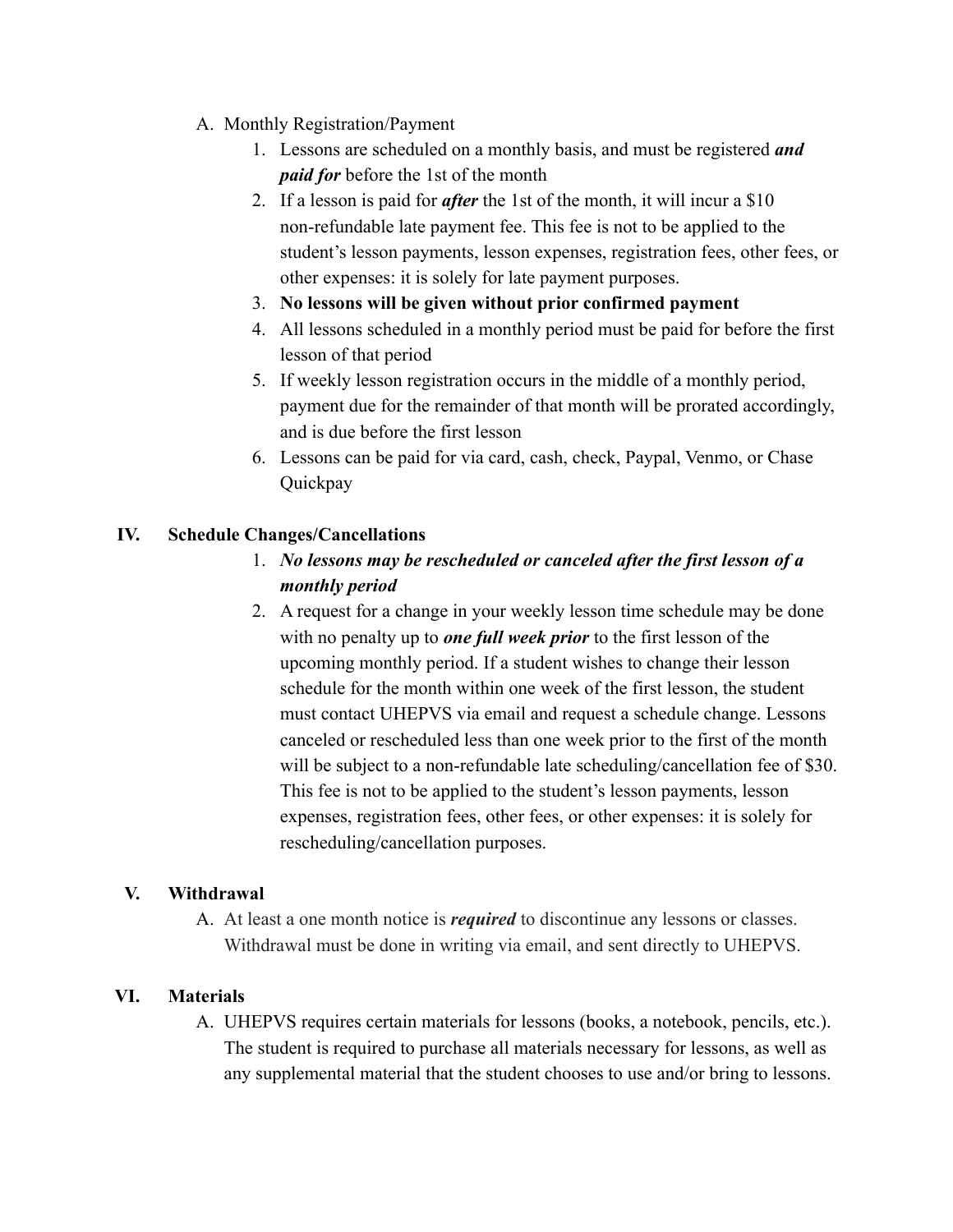UHEPVS is not responsible whatsoever for the purchase or replacement of any materials used by the student.

## **VII. Attendance/Missed Lessons**

- A. UHEPVS **does not offer any makeup lessons** unless the teacher misses or cancels the lesson, or the studio closes due to inclement weather/emergency situations. In such cases, the teacher will make up the missed lesson(s), or they will be credited to the next month's payment. They will not be refunded.
- B. Swapping lessons
	- 1. If a student cannot attend a lesson, they may swap lesson times for that week with another willing student. In order to swap lessons:
		- a) *Both* students must agree to the lesson time swap and contact UHEPVS *prior* to the first of the two swapped lesson times.
		- b) UHEPVS does not assist in scheduling swapped lessons.

## **VIII. Refunds**

A. UHEPVS does not issue refunds for missed or canceled lessons for any reason. Refunds are only given if a payment processing mistake is made by a UHEPVS staff member.

## **IX. Termination of Lessons**

A. UHEPVS reserves the right to terminate lessons to any students for disorderly or inappropriate conduct and for failure to make an effort toward practicing their instrument of study. We cannot mandate practice time in the home, but if a student is showing no effort and a lack of interest on a continual basis, UHEPVS reserves the right to recommend another instrument, or terminate the lessons.

## **X. Care of Students**

- A. UHEPVS teachers are not responsible for providing before or after class care for students.
- B. We kindly ask that you pick up your student on time as late pick-up of a student can interrupt the following teacher's lesson. Parents/Guardians are welcome to sit in on lessons, and we strongly encourage them to stay for the full length of the lesson.
- C. If you are going to be late, please text or call your teacher. If a parent/guardian is more than 15 minutes late picking up their student, a \$15 fee will be charged per incident. It is very difficult for our teachers when parents/guardians are late. The safety of our students is our utmost priority, and we also have to stay on schedule